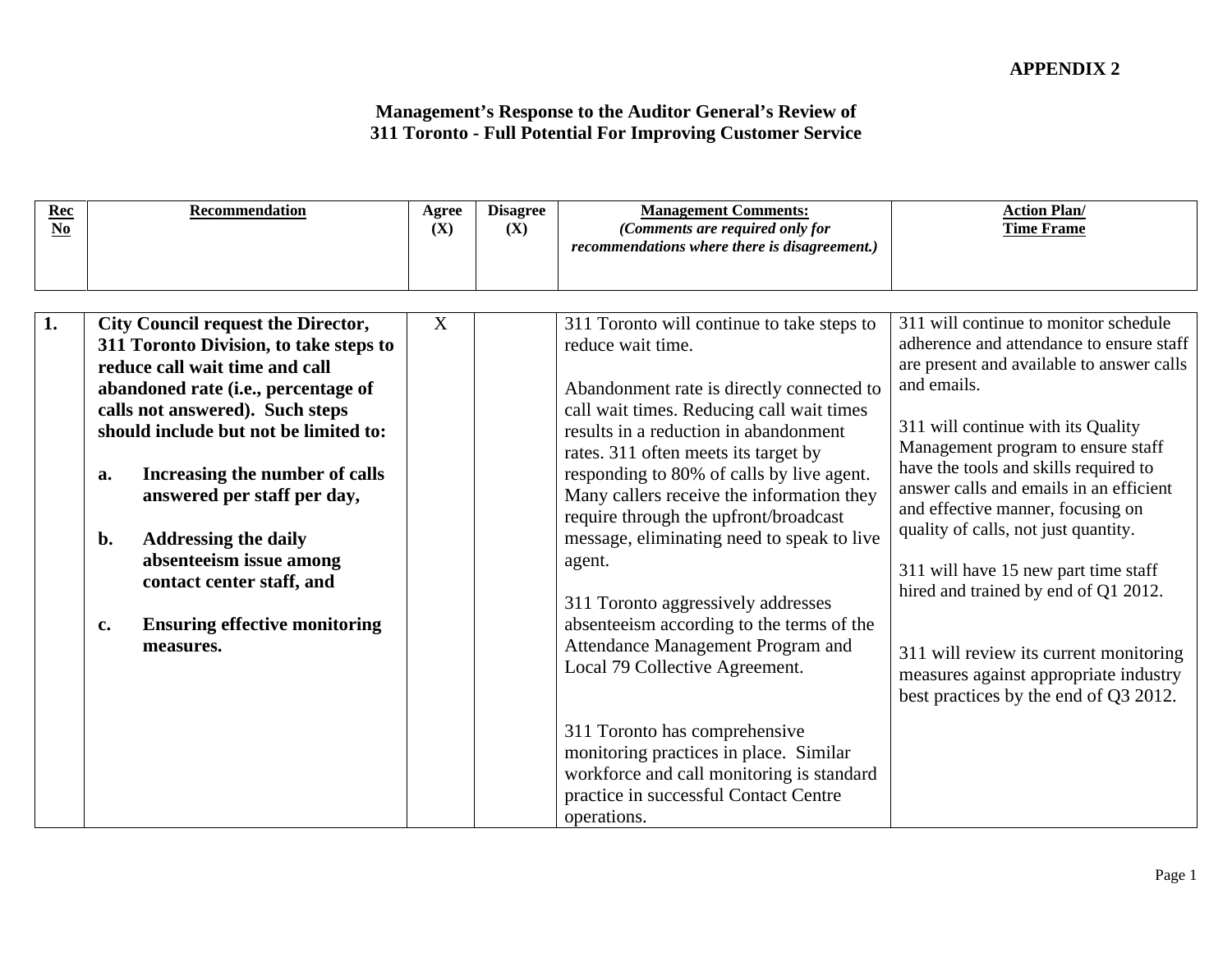| $\sim$<br><u>kec</u> | <b>Aecommendation</b> | Agree | <b>Disagree</b> | <b>B</b> <i>B</i><br><b>Management Comments</b> | <u> Action Plan/</u> |  |
|----------------------|-----------------------|-------|-----------------|-------------------------------------------------|----------------------|--|
|                      |                       | (X)   | (X)             | (Comments are required only for                 | <b>Time Frame</b>    |  |
|                      |                       |       |                 | recommendations where there is disagreement.)   |                      |  |
|                      |                       |       |                 |                                                 |                      |  |
|                      |                       |       |                 |                                                 |                      |  |

| <b>City Council request the Deputy City</b> | The service divisions support this      |
|---------------------------------------------|-----------------------------------------|
| Managers, in consultation with the          | review. Parks, Forestry and             |
| Director of 311, to conduct a               | Recreation notes that opportunities are |
| comprehensive review of business            | limited as Urban Forestry does not      |
| processes of the call centers operated      | have a second tier call centre.         |
| by Solid Waste Management,                  | P,F+Rec will complete a                 |
| <b>Municipal Licensing and Standards,</b>   | Comprehensive Business Architecture     |
| and Urban Forestry, with a view to          | review for Work Order Management        |
| streamlining processes to effect a          | and implement Work Order                |
| consolidation of operations.                | Management Solution and 311             |
|                                             | Technology interfaces by 2012-2013.     |
|                                             | Other divisional reviews will be        |
|                                             | completed by 2012.                      |
|                                             |                                         |
|                                             |                                         |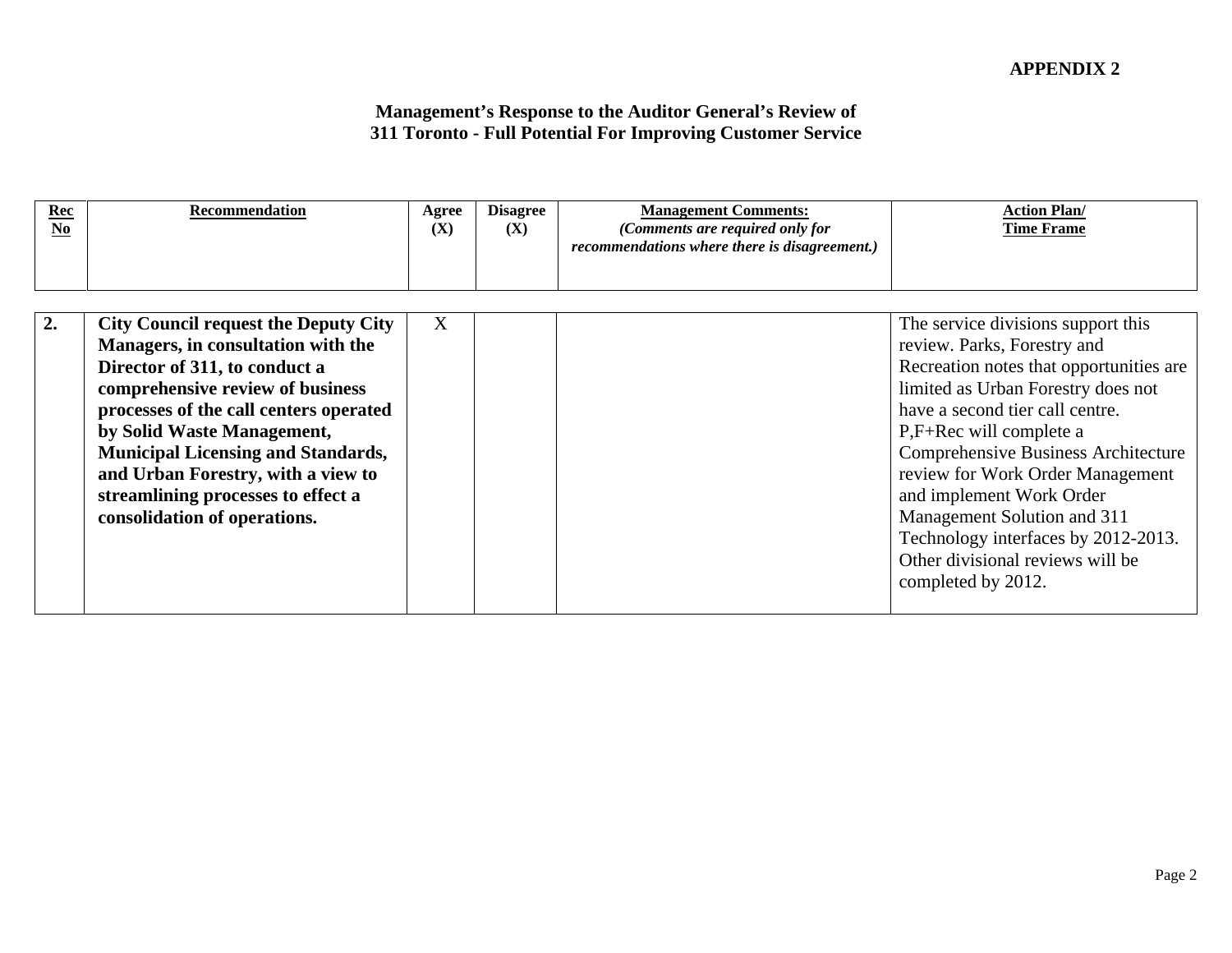| $\frac{\text{Rec}}{\text{No}}$ | Recommendation                                                                                                                                                                                                                                                                                                                                                                                                                                                                 | (X) | Agree Disagree<br>(X) | <b>Management Comments:</b><br>(Comments are required only for<br>recommendations where there is disagreement.) | <b>Action Plan/</b><br><b>Time Frame</b>                                                                                                                                                                                                                                                                                                                                         |
|--------------------------------|--------------------------------------------------------------------------------------------------------------------------------------------------------------------------------------------------------------------------------------------------------------------------------------------------------------------------------------------------------------------------------------------------------------------------------------------------------------------------------|-----|-----------------------|-----------------------------------------------------------------------------------------------------------------|----------------------------------------------------------------------------------------------------------------------------------------------------------------------------------------------------------------------------------------------------------------------------------------------------------------------------------------------------------------------------------|
|                                | <b>City Council request the Director, 311</b><br><b>Toronto Division, in consultation with</b><br>the General Managers/Executive<br><b>Director of Solid Waste Management,</b><br><b>Transportation Services, Toronto</b><br><b>Water, Municipal Licensing and</b><br><b>Standards, and Parks, Forestry and</b><br>Recreation, to improve the service<br>request status information such that<br>customers are provided with accurate<br>and clear status information on-line. |     |                       |                                                                                                                 | Work is underway with service<br>divisions to clarify status messages.<br>Outcome is due Q1 2012.<br>311 has improved the on-line Service<br>Status Tracking feature to display<br>more information (completed in Q2<br>2011.) Divisional staff and contractors<br>will be required to enter clearer status<br>information (e.g. inspector notes) into<br>their systems by 2012. |
|                                | <b>City Council request the Director,</b><br>311 Toronto Division, to ensure<br>timely response to divisional change<br>requests such that information used<br>by 311 agents is up-to-date to meet<br>both divisional and customer needs.                                                                                                                                                                                                                                      |     |                       |                                                                                                                 | 311 has a draft workplan with the<br>Service divisions that outlines all<br>change requests to scripts. Hiring is in<br>progress for temporary staff (Q4<br>2011) to accelerate the work. Service<br>Divisions and 311 will refine the<br>workplan and deal with any resource<br>requirements through the 2012<br>Operating Budget process.                                      |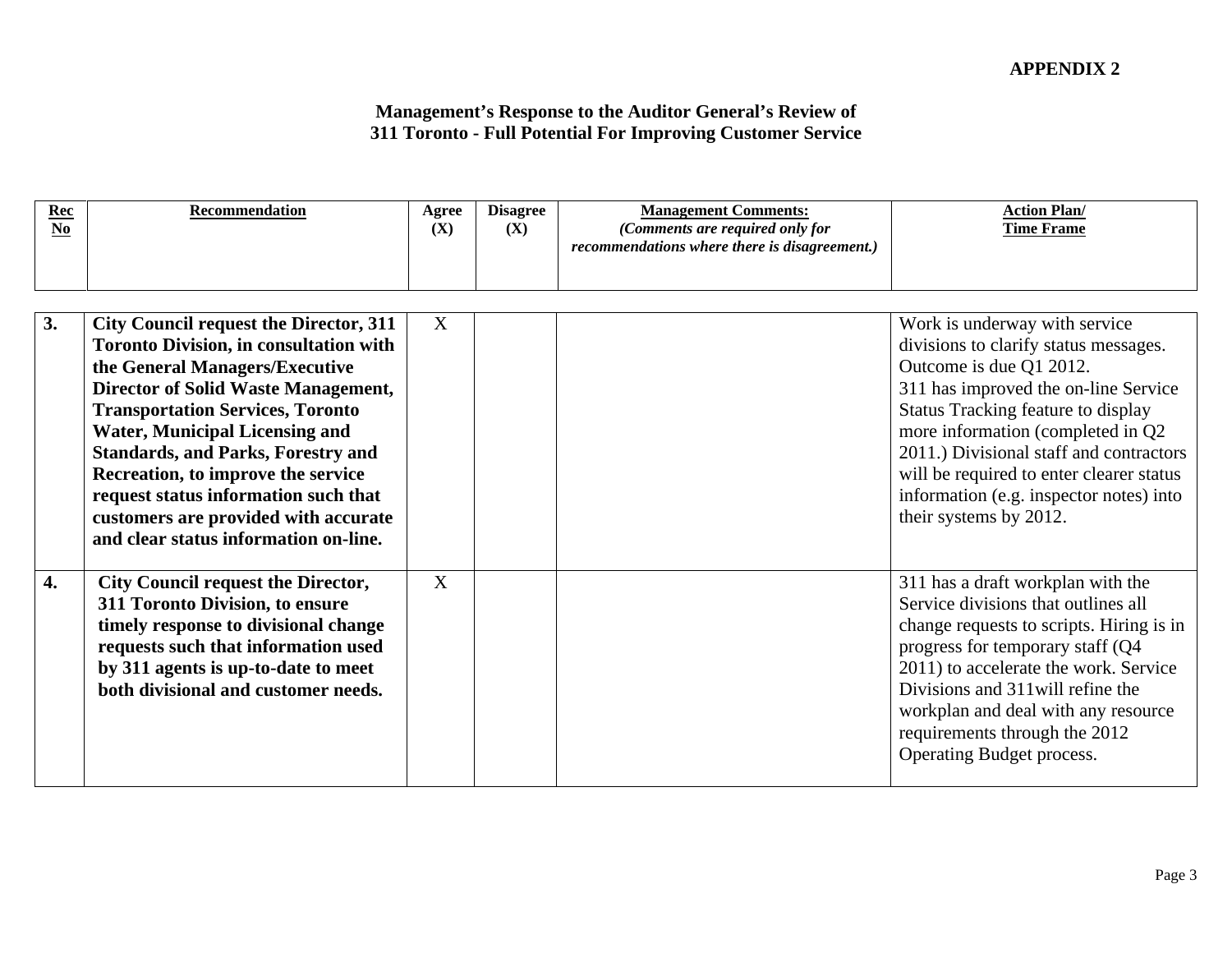| <b>City Council request the Director,</b>     |                                                                                 | 311 and the Service Divisions have a  |  |
|-----------------------------------------------|---------------------------------------------------------------------------------|---------------------------------------|--|
| 311 Toronto Division, to expedite the         |                                                                                 | "working agreement". The final SLA    |  |
| finalization of a Service Level               |                                                                                 | will be signed off by end of Q1 2012. |  |
| <b>Agreement with the five City</b>           |                                                                                 |                                       |  |
| divisions whose service requests are          |                                                                                 |                                       |  |
| created by 311 Toronto. Protocol              |                                                                                 |                                       |  |
| and procedures relating to updating           |                                                                                 |                                       |  |
| divisional information, reporting             |                                                                                 |                                       |  |
| frequency and criteria, and dispute           |                                                                                 |                                       |  |
| resolution are to be adequately               |                                                                                 |                                       |  |
| addressed in the Service Level                |                                                                                 |                                       |  |
| Agreement.                                    |                                                                                 |                                       |  |
|                                               |                                                                                 |                                       |  |
| City Council request the Director, 311        | 311 Toronto continually monitors call                                           | 311 recently (Oct 2011) re-adjusted   |  |
| <b>Toronto Division, to review daily call</b> | patterns, using its Workforce                                                   | the fulltime CSR shifts to reflect    |  |
| patterns and staff levels to ensure an        | Management System, and adjusts full and   changing call patterns. 311 will have |                                       |  |
| appropriate level of staff coverage.          | part-time staffing accordingly. Part-time                                       | 15 new part time staff hired and      |  |
|                                               | schedules are prepared weekly for                                               | trained by end of Q1 2012 to assist   |  |
|                                               | greatest flexibility in scheduling.                                             | with peak call demands and to allow   |  |
|                                               |                                                                                 | more flexibility in staffing.         |  |
|                                               |                                                                                 |                                       |  |
|                                               |                                                                                 |                                       |  |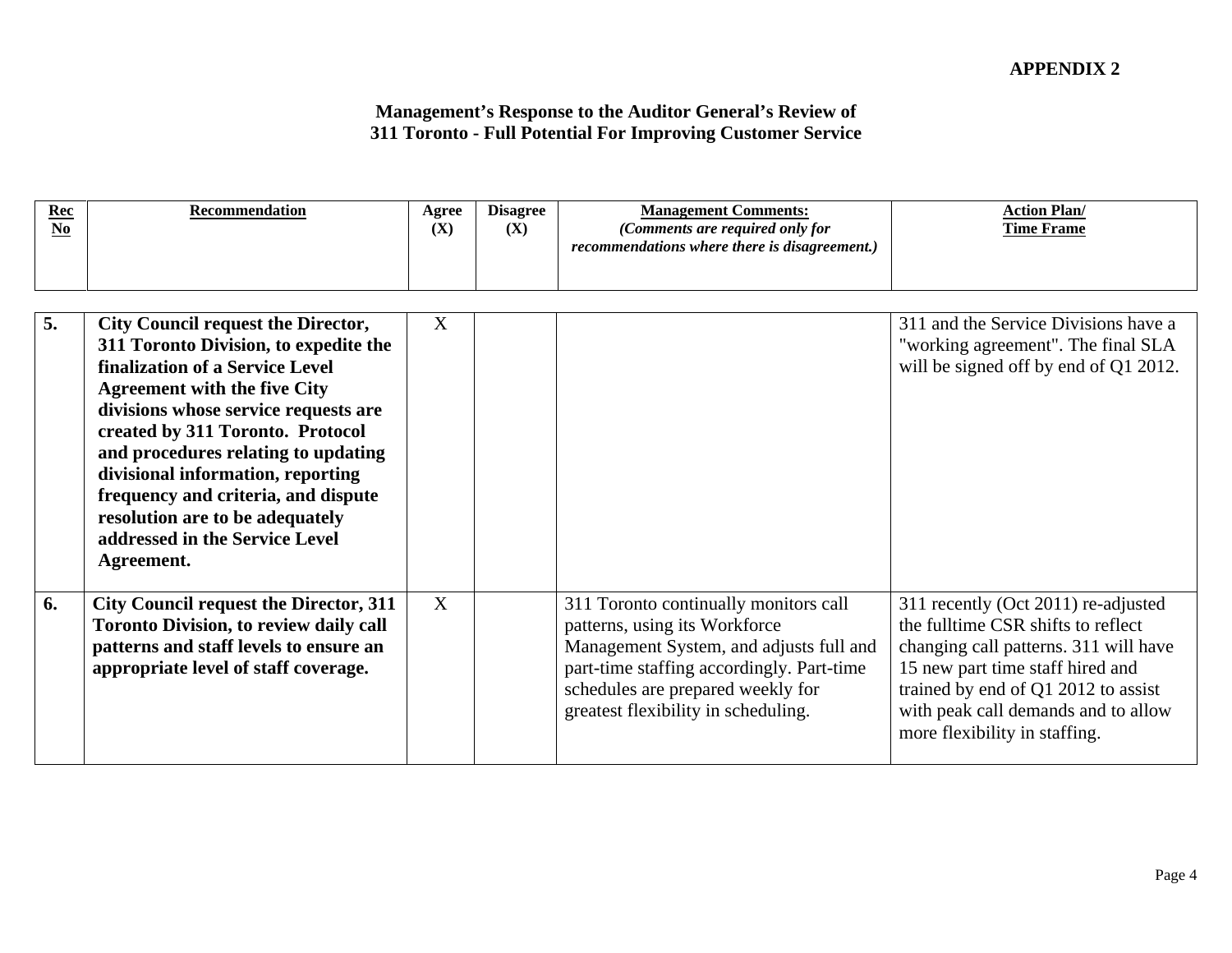| $\frac{\text{Rec}}{\text{No}}$ | Recommendation                                                                                                                                                                                                                                                                                                                                                                                                                                                                     | <b>Agree</b><br>(X) | <b>Disagree</b><br>(X) | <b>Management Comments:</b><br>(Comments are required only for<br>recommendations where there is disagreement.)                                                                                                                                                                                                                                                          | <b>Action Plan/</b><br><b>Time Frame</b>                                                                                                                                                                                                                                                                                   |
|--------------------------------|------------------------------------------------------------------------------------------------------------------------------------------------------------------------------------------------------------------------------------------------------------------------------------------------------------------------------------------------------------------------------------------------------------------------------------------------------------------------------------|---------------------|------------------------|--------------------------------------------------------------------------------------------------------------------------------------------------------------------------------------------------------------------------------------------------------------------------------------------------------------------------------------------------------------------------|----------------------------------------------------------------------------------------------------------------------------------------------------------------------------------------------------------------------------------------------------------------------------------------------------------------------------|
|                                | <b>City Council request the Director,</b><br>311 Toronto Division, to ensure cost-<br>effective deployment of staff in<br>alignment with workload for the<br>overnight shift.                                                                                                                                                                                                                                                                                                      |                     |                        | The number of staff required on the<br>overnight shift is not a fixed number.<br>Staffing on all shifts is dependent on call<br>and email volumes and weather-related<br>events. 311 Toronto has already reduced<br>the number of agents on the overnight<br>shifts and will continue to review patterns<br>to determine the ideal number for specific<br>shift periods. | 311 regularly reviews call volumes,<br>Overnight staff was reduced by one in<br>May 2011 and again in Q4, but this is<br>not a fixed number. Number of staff<br>scheduled on night can vary,<br>depending on email volumes and<br>weather-related events.                                                                  |
|                                | <b>City Council request the City</b><br>Manager, in consultation with the<br><b>Chief Information Officer and the</b><br>Director of 311, to review the level of<br>information technology staff<br>resources in the 311 Toronto Division<br>to identify cost saving opportunities.<br>Such a review should include<br>assessing the merits of merging 311<br><b>Toronto information technology</b><br>resources into the Corporate<br><b>Information and Technology Division.</b> |                     |                        |                                                                                                                                                                                                                                                                                                                                                                          | In terms of the assignment of<br>resources, I&T has been in discussion<br>with the 311 Division to transfer the<br>IT staff into the Corporate I&T<br>Division. Given the recommendation<br>in the 311 Audit Report, the CIO will<br>work with the 311 Director to review<br>the transfer of staff to the I&T<br>Division. |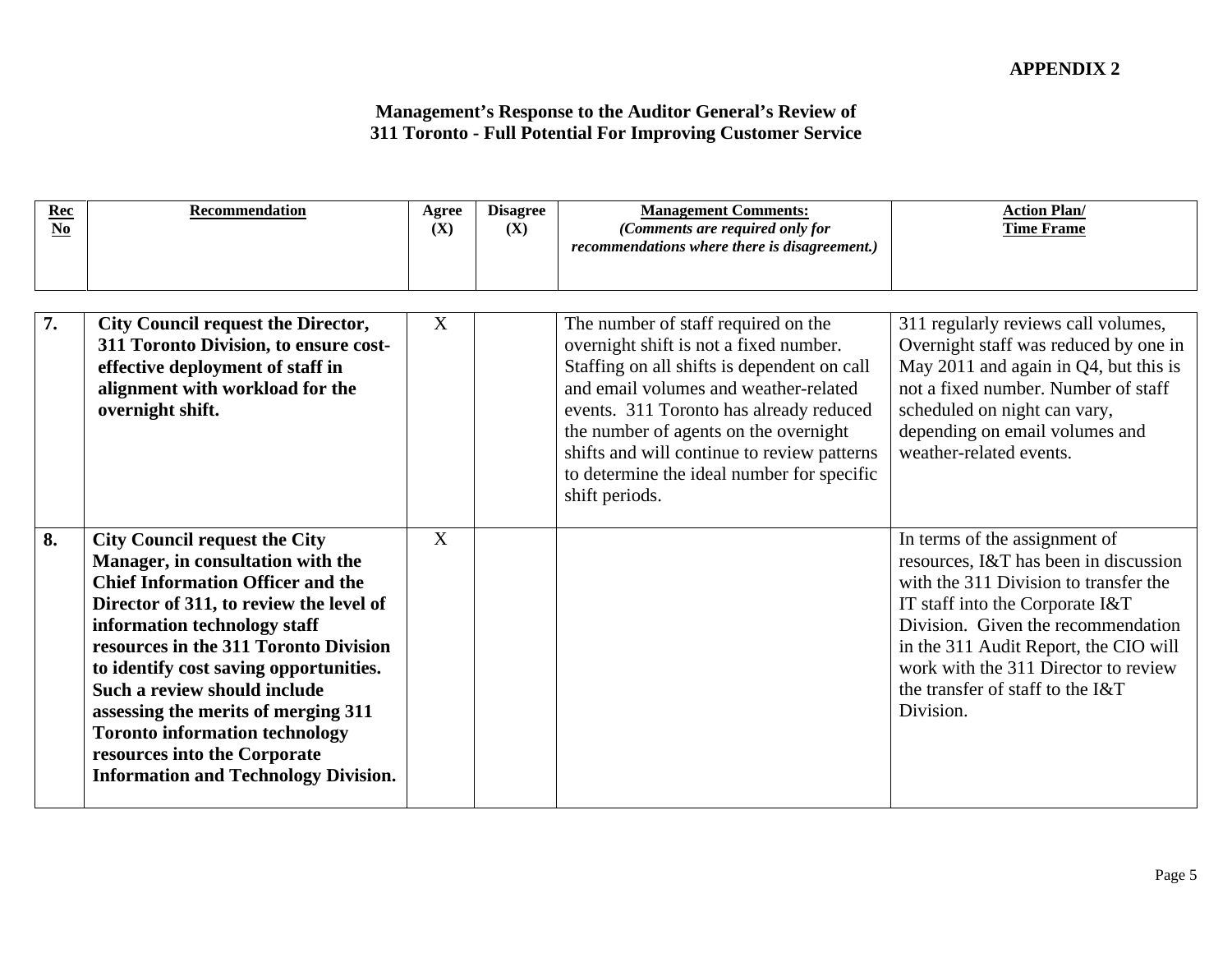| $\frac{\text{Rec}}{\text{No}}$ | Recommendation                                                                                                                                                                                                                                                                                                                                         | <b>Agree</b><br>(X) | <b>Disagree</b><br>(X) | <b>Management Comments:</b><br>(Comments are required only for<br>recommendations where there is disagreement.) | <b>Action Plan/</b><br><b>Time Frame</b>                                                                                                                                                                                                        |
|--------------------------------|--------------------------------------------------------------------------------------------------------------------------------------------------------------------------------------------------------------------------------------------------------------------------------------------------------------------------------------------------------|---------------------|------------------------|-----------------------------------------------------------------------------------------------------------------|-------------------------------------------------------------------------------------------------------------------------------------------------------------------------------------------------------------------------------------------------|
|                                | City Council request the Director, 311  <br><b>Toronto Division, to develop a</b><br>business case on incorporating<br>telephone self-serve technologies into<br>311 operation where necessary to<br>improve service level and reduce call<br>wait time. The business case should<br>outline short-term and long-term<br>costs and potential benefits. |                     |                        |                                                                                                                 | 311 will investigate the cost of<br>implementing self-serve technologies<br>(such as IVR and auto-attendant) and<br>report to the City Manager through a<br>business case on the feasibility of<br>implementing the technologies in Q2<br>2012. |
|                                | 10. City Council request the Director, 311<br><b>Toronto Division, to consider</b><br>including a customer satisfaction<br>survey questionnaire in the 311<br>Toronto website to facilitate timely<br>customer feedback. The survey<br>results be periodically analyzed and<br>reported on the 311 website or<br>through other means.                  |                     |                        |                                                                                                                 | 311 has submitted a business case to<br>I&T to produce an on-line Customer<br>Satisfaction Survey. 311 will develop<br>a reference group to establish the<br>questionnaire. Posting of the on-line<br>survey is expected by Q2 2012.            |